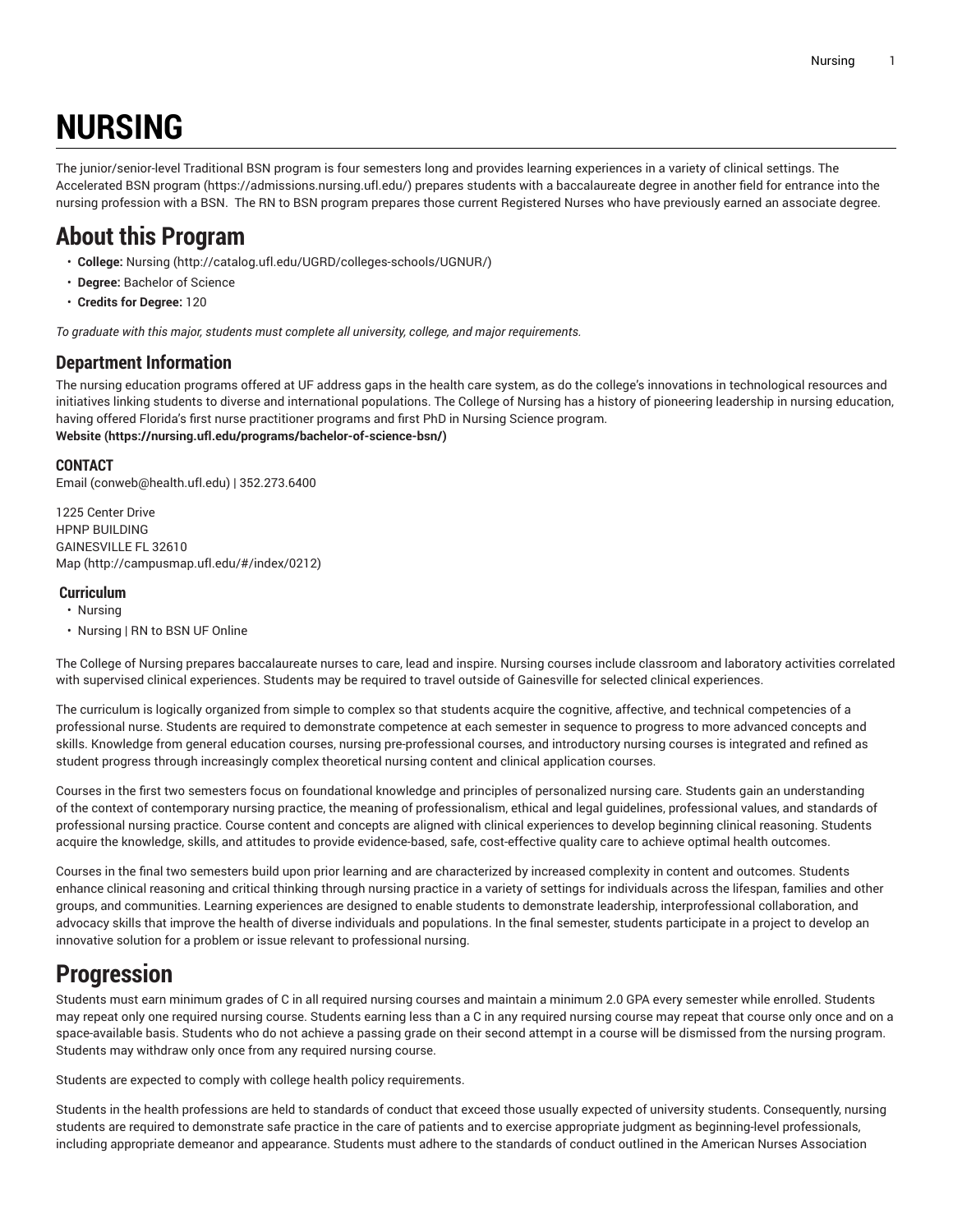Code of Ethics and the Florida Nurse Practice Act in addition to the University of Florida College of Nursing handbook. Students can be removed from the nursing curriculum, and/or any college-sponsored programs or organizations, based on violation of professional conduct.

## **Bachelor of Science**

The junior/senior-level Traditional BSN program is four semesters long and provides learning experiences in a variety of clinical settings.

#### **Critical Tracking**

Critical Tracking records each student's progress in courses that are required for progress toward each major. Please note the critical-tracking requirements below on a per-semester basis.

Equivalent critical-tracking courses as determined by the State of Florida Common Course [Prerequisites](http://www.flvc.org/cpp/displayRecord.jsp?cip=513801&track=01) ([http://www.flvc.org/cpp/displayRecord.jsp?](http://www.flvc.org/cpp/displayRecord.jsp?cip=513801&track=01) [cip=513801&track=01\)](http://www.flvc.org/cpp/displayRecord.jsp?cip=513801&track=01) may be used for transfer students.

The following recommended curriculum plan enables students to satisfy university-wide general education requirements and required preprofessional courses. The plan includes the courses and academic standards (overall GPA and preprofessional GPA) required each semester for continuation in the pre-nursing program and application for admission to the nursing major.

### **Semester 1**

- Complete 2 critical-tracking courses with minimum grades of C: APK 2100C, APK 2105C, DEP 3053 or EDF 3110 (recommended), HUN 2201, MCB 2000/MCB 2000L, STA 2023, 3 credits of social and behavioral science (with PSY, SOP or SYG prefix), and 3 credits of physical or biological sciences (with BSC, CHM or PHY prefix)
- 3.0 GPA required for all critical-tracking courses
- 3.0 overall GPA on work from all institutions

### **Semester 2**

- Complete 2 additional critical-tracking courses with minimum grades of C
- 3.1 GPA required for all critical-tracking courses
- 3.1 overall GPA on work from all institutions

### **Semester 3**

- Complete 2 additional critical-tracking courses with minimum grades of C
- 3.2 GPA required for all critical-tracking courses
- 3.2 overall GPA on work from all institutions

### **Semester 4**

- Complete all critical-tracking courses with minimum grades of C
- Complete writing requirement
- Complete all general education coursework with minimum grades of C
- Complete a total of 60 credits
- 3.3 GPA required for all critical-tracking courses
- 3.3 overall GPA on work from all institutions

### **Semester 5**

- Complete all nursing courses with minimum grades of C
- Course required score on the external nursing skills examination in NUR 3066C

### **Semester 6**

- Complete all nursing courses with minimum grades of C
- Course required score on the external nursing skills examination in NUR 3227C

### **Semester 7**

- Complete all nursing courses with minimum grades of C
- Course required score on the external nursing skills examination in NUR 4768C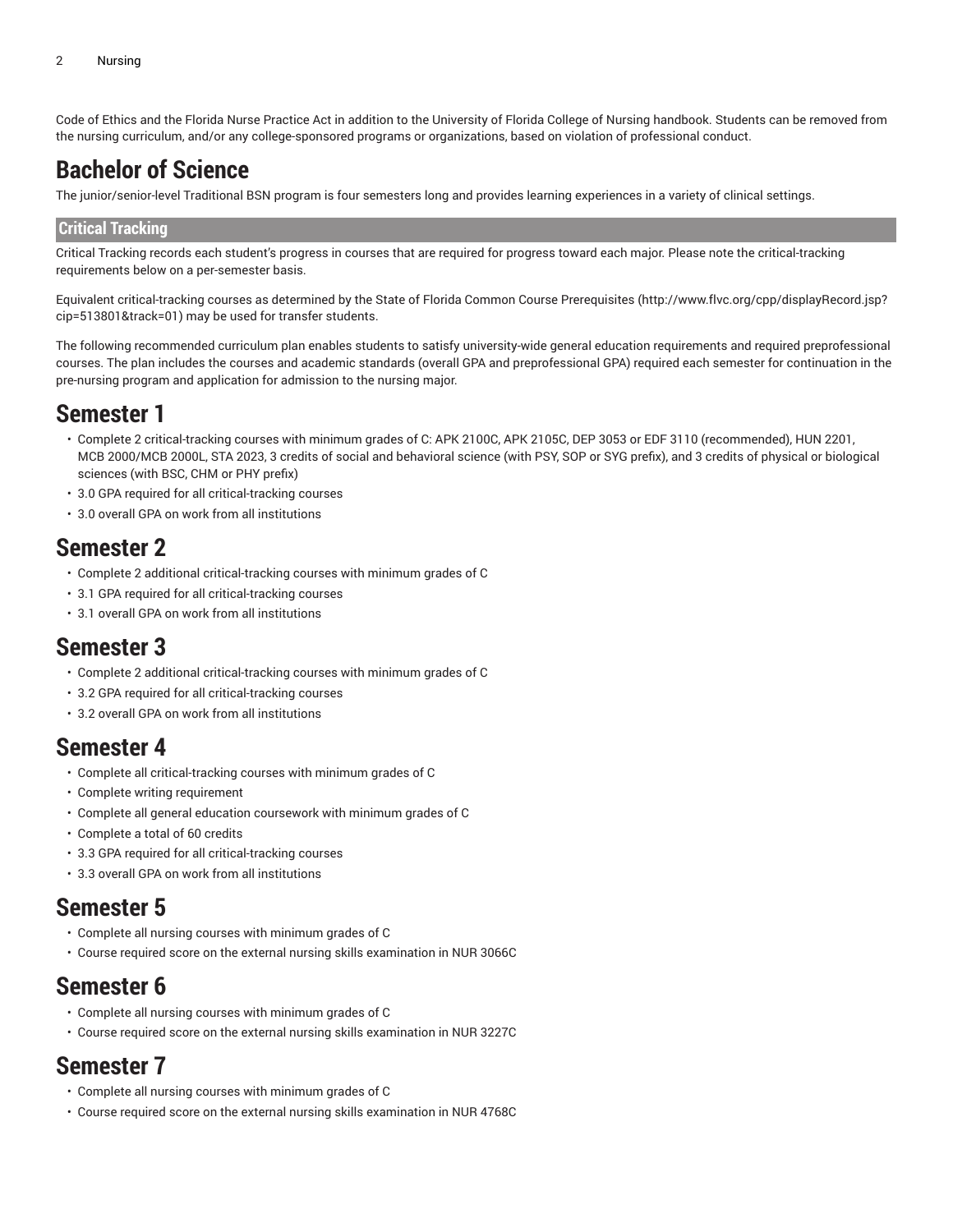# **Semester 8**

- Complete all nursing courses with minimum grades of C
- Course required score on the external nursing exit examination in NUR 4766C

### **Model Semester Plan**

To remain on track, students must complete the appropriate critical-tracking courses, which appear in bold. These courses must be completed by the terms as listed above in the Critical Tracking criteria.

This semester plan represents an example progression through the major. Actual courses and course order may be different depending on the student's *academic record and scheduling availability of courses. Prerequisites still apply.*

| <b>Semester One</b><br>Quest 1 (Gen Ed Humanities)<br>3<br><b>ENC 1101</b><br>3<br>Expository and Argumentative Writing (State Core Gen Ed Composition (http://<br>catalog.ufl.edu/UGRD/academic-programs/general-education/#genedcoursestext); Writing<br>Requirement)<br>State Core Gen Ed Mathematics, pure math (http://catalog.ufl.edu/UGRD/academic-programs/general-education/#genedcoursestext)<br>3<br>State Core Gen Ed Biological or Physical Sciences (Critical Tracking) <sup>1</sup><br>3<br>Select one (Critical Tracking; State Core Gen Ed Social and Behavioral Sciences):<br>3<br><b>PSY 2012</b><br>General Psychology<br>or SYG 2000<br>or Principles of Sociology<br><b>Credits</b><br>15<br><b>Semester Two</b><br>3<br>Select one (Critical Tracking; Gen Ed Social and Behavioral Sciences):<br>EDF 3110<br>Human Growth and Development<br>or Developmental Psychology<br>or DEP 3053<br>Introduction to Statistics 1 (Critical Tracking; Gen Ed Mathematics)<br><b>STA 2023</b><br>3<br>Gen Ed Composition; Writing Requirement<br>3<br>Elective <sup>2</sup><br>3<br>Elective<br>3<br><b>Credits</b><br>15<br><b>Semester Three</b><br><b>APK 2100C</b><br>Applied Human Anatomy with Laboratory (Critical Tracking; Gen Ed Biological Sciences)<br>4<br><b>MCB 2000</b><br>Microbiology<br>& 2000L<br>and Microbiology Laboratory (Critical Tracking; Gen Ed Biological Sciences)<br>Elective (Writing Requirement)<br>3<br>State Core Gen Ed Humanities (http://catalog.ufl.edu/UGRD/academic-programs/general-education/#genedcoursestext)<br>3<br><b>Credits</b><br>14<br><b>Semester Four</b><br>Quest 2<br>3<br>APK 2105C<br>Applied Human Physiology with Laboratory (Critical Tracking; Gen Ed Biological Sciences)<br>3<br><b>HUN 2201</b><br>Fundamentals of Human Nutrition (Critical Tracking; Gen Ed Biological Sciences)<br>3<br>Elective<br>3<br>Elective (Writing Requirement)<br><b>Credits</b><br>16<br><b>Semester Five</b><br>Clinical Reasoning: Health Assessment (Critical Tracking) <sup>3</sup><br><b>NUR 3066C</b><br>3<br>Lead and Inspire 1: Professional Nursing Practice<br>$\overline{2}$<br><b>NUR 3106</b><br>$\boldsymbol{6}$<br>Principles of Personalized Nursing Care 1<br><b>NUR 3737C</b><br><b>NUR 3196</b><br>Pathophysiology/Pharmacology in Nursing 1<br>4<br>15<br>Credits<br><b>Semester Six</b><br><b>NUR 3128</b><br>Pathophysiology/Pharmacology in Nursing 2<br>3<br>Lead and Inspire 2: Research and Evidence-Based Nursing<br><b>NUR 3168</b><br>Clinical Reasoning and Personalized Nursing Care: Adult Acute Conditions<br><b>NUR 3219C</b><br>$\overline{2}$<br>Principles of Personalized Nursing Care 2 (Critical Tracking)<br><b>NUR 3227C</b><br>Clinical Reasoning and Personalized Nursing Care: Mental Health<br><b>NUR 3535C</b><br>4<br><b>Credits</b><br>15<br><b>Semester Seven</b><br>Lead and Inspire 3: Policy and Change in Nursing Practice<br>3<br><b>NUR 4108</b> | <b>Course</b> | <b>Title</b> | <b>Credits</b> |  |  |  |  |  |  |
|-----------------------------------------------------------------------------------------------------------------------------------------------------------------------------------------------------------------------------------------------------------------------------------------------------------------------------------------------------------------------------------------------------------------------------------------------------------------------------------------------------------------------------------------------------------------------------------------------------------------------------------------------------------------------------------------------------------------------------------------------------------------------------------------------------------------------------------------------------------------------------------------------------------------------------------------------------------------------------------------------------------------------------------------------------------------------------------------------------------------------------------------------------------------------------------------------------------------------------------------------------------------------------------------------------------------------------------------------------------------------------------------------------------------------------------------------------------------------------------------------------------------------------------------------------------------------------------------------------------------------------------------------------------------------------------------------------------------------------------------------------------------------------------------------------------------------------------------------------------------------------------------------------------------------------------------------------------------------------------------------------------------------------------------------------------------------------------------------------------------------------------------------------------------------------------------------------------------------------------------------------------------------------------------------------------------------------------------------------------------------------------------------------------------------------------------------------------------------------------------------------------------------------------------------------------------------------------------------------------------------------------------------------------------------------------------------------------------------------------------------------------------------------------------------------------------------------------------------------------------------------------------------------------------------------------------------------------------------|---------------|--------------|----------------|--|--|--|--|--|--|
|                                                                                                                                                                                                                                                                                                                                                                                                                                                                                                                                                                                                                                                                                                                                                                                                                                                                                                                                                                                                                                                                                                                                                                                                                                                                                                                                                                                                                                                                                                                                                                                                                                                                                                                                                                                                                                                                                                                                                                                                                                                                                                                                                                                                                                                                                                                                                                                                                                                                                                                                                                                                                                                                                                                                                                                                                                                                                                                                                                       |               |              |                |  |  |  |  |  |  |
|                                                                                                                                                                                                                                                                                                                                                                                                                                                                                                                                                                                                                                                                                                                                                                                                                                                                                                                                                                                                                                                                                                                                                                                                                                                                                                                                                                                                                                                                                                                                                                                                                                                                                                                                                                                                                                                                                                                                                                                                                                                                                                                                                                                                                                                                                                                                                                                                                                                                                                                                                                                                                                                                                                                                                                                                                                                                                                                                                                       |               |              |                |  |  |  |  |  |  |
|                                                                                                                                                                                                                                                                                                                                                                                                                                                                                                                                                                                                                                                                                                                                                                                                                                                                                                                                                                                                                                                                                                                                                                                                                                                                                                                                                                                                                                                                                                                                                                                                                                                                                                                                                                                                                                                                                                                                                                                                                                                                                                                                                                                                                                                                                                                                                                                                                                                                                                                                                                                                                                                                                                                                                                                                                                                                                                                                                                       |               |              |                |  |  |  |  |  |  |
|                                                                                                                                                                                                                                                                                                                                                                                                                                                                                                                                                                                                                                                                                                                                                                                                                                                                                                                                                                                                                                                                                                                                                                                                                                                                                                                                                                                                                                                                                                                                                                                                                                                                                                                                                                                                                                                                                                                                                                                                                                                                                                                                                                                                                                                                                                                                                                                                                                                                                                                                                                                                                                                                                                                                                                                                                                                                                                                                                                       |               |              |                |  |  |  |  |  |  |
|                                                                                                                                                                                                                                                                                                                                                                                                                                                                                                                                                                                                                                                                                                                                                                                                                                                                                                                                                                                                                                                                                                                                                                                                                                                                                                                                                                                                                                                                                                                                                                                                                                                                                                                                                                                                                                                                                                                                                                                                                                                                                                                                                                                                                                                                                                                                                                                                                                                                                                                                                                                                                                                                                                                                                                                                                                                                                                                                                                       |               |              |                |  |  |  |  |  |  |
|                                                                                                                                                                                                                                                                                                                                                                                                                                                                                                                                                                                                                                                                                                                                                                                                                                                                                                                                                                                                                                                                                                                                                                                                                                                                                                                                                                                                                                                                                                                                                                                                                                                                                                                                                                                                                                                                                                                                                                                                                                                                                                                                                                                                                                                                                                                                                                                                                                                                                                                                                                                                                                                                                                                                                                                                                                                                                                                                                                       |               |              |                |  |  |  |  |  |  |
|                                                                                                                                                                                                                                                                                                                                                                                                                                                                                                                                                                                                                                                                                                                                                                                                                                                                                                                                                                                                                                                                                                                                                                                                                                                                                                                                                                                                                                                                                                                                                                                                                                                                                                                                                                                                                                                                                                                                                                                                                                                                                                                                                                                                                                                                                                                                                                                                                                                                                                                                                                                                                                                                                                                                                                                                                                                                                                                                                                       |               |              |                |  |  |  |  |  |  |
|                                                                                                                                                                                                                                                                                                                                                                                                                                                                                                                                                                                                                                                                                                                                                                                                                                                                                                                                                                                                                                                                                                                                                                                                                                                                                                                                                                                                                                                                                                                                                                                                                                                                                                                                                                                                                                                                                                                                                                                                                                                                                                                                                                                                                                                                                                                                                                                                                                                                                                                                                                                                                                                                                                                                                                                                                                                                                                                                                                       |               |              |                |  |  |  |  |  |  |
|                                                                                                                                                                                                                                                                                                                                                                                                                                                                                                                                                                                                                                                                                                                                                                                                                                                                                                                                                                                                                                                                                                                                                                                                                                                                                                                                                                                                                                                                                                                                                                                                                                                                                                                                                                                                                                                                                                                                                                                                                                                                                                                                                                                                                                                                                                                                                                                                                                                                                                                                                                                                                                                                                                                                                                                                                                                                                                                                                                       |               |              |                |  |  |  |  |  |  |
|                                                                                                                                                                                                                                                                                                                                                                                                                                                                                                                                                                                                                                                                                                                                                                                                                                                                                                                                                                                                                                                                                                                                                                                                                                                                                                                                                                                                                                                                                                                                                                                                                                                                                                                                                                                                                                                                                                                                                                                                                                                                                                                                                                                                                                                                                                                                                                                                                                                                                                                                                                                                                                                                                                                                                                                                                                                                                                                                                                       |               |              |                |  |  |  |  |  |  |
|                                                                                                                                                                                                                                                                                                                                                                                                                                                                                                                                                                                                                                                                                                                                                                                                                                                                                                                                                                                                                                                                                                                                                                                                                                                                                                                                                                                                                                                                                                                                                                                                                                                                                                                                                                                                                                                                                                                                                                                                                                                                                                                                                                                                                                                                                                                                                                                                                                                                                                                                                                                                                                                                                                                                                                                                                                                                                                                                                                       |               |              |                |  |  |  |  |  |  |
|                                                                                                                                                                                                                                                                                                                                                                                                                                                                                                                                                                                                                                                                                                                                                                                                                                                                                                                                                                                                                                                                                                                                                                                                                                                                                                                                                                                                                                                                                                                                                                                                                                                                                                                                                                                                                                                                                                                                                                                                                                                                                                                                                                                                                                                                                                                                                                                                                                                                                                                                                                                                                                                                                                                                                                                                                                                                                                                                                                       |               |              |                |  |  |  |  |  |  |
|                                                                                                                                                                                                                                                                                                                                                                                                                                                                                                                                                                                                                                                                                                                                                                                                                                                                                                                                                                                                                                                                                                                                                                                                                                                                                                                                                                                                                                                                                                                                                                                                                                                                                                                                                                                                                                                                                                                                                                                                                                                                                                                                                                                                                                                                                                                                                                                                                                                                                                                                                                                                                                                                                                                                                                                                                                                                                                                                                                       |               |              |                |  |  |  |  |  |  |
|                                                                                                                                                                                                                                                                                                                                                                                                                                                                                                                                                                                                                                                                                                                                                                                                                                                                                                                                                                                                                                                                                                                                                                                                                                                                                                                                                                                                                                                                                                                                                                                                                                                                                                                                                                                                                                                                                                                                                                                                                                                                                                                                                                                                                                                                                                                                                                                                                                                                                                                                                                                                                                                                                                                                                                                                                                                                                                                                                                       |               |              |                |  |  |  |  |  |  |
|                                                                                                                                                                                                                                                                                                                                                                                                                                                                                                                                                                                                                                                                                                                                                                                                                                                                                                                                                                                                                                                                                                                                                                                                                                                                                                                                                                                                                                                                                                                                                                                                                                                                                                                                                                                                                                                                                                                                                                                                                                                                                                                                                                                                                                                                                                                                                                                                                                                                                                                                                                                                                                                                                                                                                                                                                                                                                                                                                                       |               |              |                |  |  |  |  |  |  |
|                                                                                                                                                                                                                                                                                                                                                                                                                                                                                                                                                                                                                                                                                                                                                                                                                                                                                                                                                                                                                                                                                                                                                                                                                                                                                                                                                                                                                                                                                                                                                                                                                                                                                                                                                                                                                                                                                                                                                                                                                                                                                                                                                                                                                                                                                                                                                                                                                                                                                                                                                                                                                                                                                                                                                                                                                                                                                                                                                                       |               |              |                |  |  |  |  |  |  |
|                                                                                                                                                                                                                                                                                                                                                                                                                                                                                                                                                                                                                                                                                                                                                                                                                                                                                                                                                                                                                                                                                                                                                                                                                                                                                                                                                                                                                                                                                                                                                                                                                                                                                                                                                                                                                                                                                                                                                                                                                                                                                                                                                                                                                                                                                                                                                                                                                                                                                                                                                                                                                                                                                                                                                                                                                                                                                                                                                                       |               |              |                |  |  |  |  |  |  |
|                                                                                                                                                                                                                                                                                                                                                                                                                                                                                                                                                                                                                                                                                                                                                                                                                                                                                                                                                                                                                                                                                                                                                                                                                                                                                                                                                                                                                                                                                                                                                                                                                                                                                                                                                                                                                                                                                                                                                                                                                                                                                                                                                                                                                                                                                                                                                                                                                                                                                                                                                                                                                                                                                                                                                                                                                                                                                                                                                                       |               |              |                |  |  |  |  |  |  |
|                                                                                                                                                                                                                                                                                                                                                                                                                                                                                                                                                                                                                                                                                                                                                                                                                                                                                                                                                                                                                                                                                                                                                                                                                                                                                                                                                                                                                                                                                                                                                                                                                                                                                                                                                                                                                                                                                                                                                                                                                                                                                                                                                                                                                                                                                                                                                                                                                                                                                                                                                                                                                                                                                                                                                                                                                                                                                                                                                                       |               |              |                |  |  |  |  |  |  |
|                                                                                                                                                                                                                                                                                                                                                                                                                                                                                                                                                                                                                                                                                                                                                                                                                                                                                                                                                                                                                                                                                                                                                                                                                                                                                                                                                                                                                                                                                                                                                                                                                                                                                                                                                                                                                                                                                                                                                                                                                                                                                                                                                                                                                                                                                                                                                                                                                                                                                                                                                                                                                                                                                                                                                                                                                                                                                                                                                                       |               |              |                |  |  |  |  |  |  |
|                                                                                                                                                                                                                                                                                                                                                                                                                                                                                                                                                                                                                                                                                                                                                                                                                                                                                                                                                                                                                                                                                                                                                                                                                                                                                                                                                                                                                                                                                                                                                                                                                                                                                                                                                                                                                                                                                                                                                                                                                                                                                                                                                                                                                                                                                                                                                                                                                                                                                                                                                                                                                                                                                                                                                                                                                                                                                                                                                                       |               |              |                |  |  |  |  |  |  |
|                                                                                                                                                                                                                                                                                                                                                                                                                                                                                                                                                                                                                                                                                                                                                                                                                                                                                                                                                                                                                                                                                                                                                                                                                                                                                                                                                                                                                                                                                                                                                                                                                                                                                                                                                                                                                                                                                                                                                                                                                                                                                                                                                                                                                                                                                                                                                                                                                                                                                                                                                                                                                                                                                                                                                                                                                                                                                                                                                                       |               |              |                |  |  |  |  |  |  |
|                                                                                                                                                                                                                                                                                                                                                                                                                                                                                                                                                                                                                                                                                                                                                                                                                                                                                                                                                                                                                                                                                                                                                                                                                                                                                                                                                                                                                                                                                                                                                                                                                                                                                                                                                                                                                                                                                                                                                                                                                                                                                                                                                                                                                                                                                                                                                                                                                                                                                                                                                                                                                                                                                                                                                                                                                                                                                                                                                                       |               |              | 4              |  |  |  |  |  |  |
|                                                                                                                                                                                                                                                                                                                                                                                                                                                                                                                                                                                                                                                                                                                                                                                                                                                                                                                                                                                                                                                                                                                                                                                                                                                                                                                                                                                                                                                                                                                                                                                                                                                                                                                                                                                                                                                                                                                                                                                                                                                                                                                                                                                                                                                                                                                                                                                                                                                                                                                                                                                                                                                                                                                                                                                                                                                                                                                                                                       |               |              |                |  |  |  |  |  |  |
|                                                                                                                                                                                                                                                                                                                                                                                                                                                                                                                                                                                                                                                                                                                                                                                                                                                                                                                                                                                                                                                                                                                                                                                                                                                                                                                                                                                                                                                                                                                                                                                                                                                                                                                                                                                                                                                                                                                                                                                                                                                                                                                                                                                                                                                                                                                                                                                                                                                                                                                                                                                                                                                                                                                                                                                                                                                                                                                                                                       |               |              |                |  |  |  |  |  |  |
|                                                                                                                                                                                                                                                                                                                                                                                                                                                                                                                                                                                                                                                                                                                                                                                                                                                                                                                                                                                                                                                                                                                                                                                                                                                                                                                                                                                                                                                                                                                                                                                                                                                                                                                                                                                                                                                                                                                                                                                                                                                                                                                                                                                                                                                                                                                                                                                                                                                                                                                                                                                                                                                                                                                                                                                                                                                                                                                                                                       |               |              |                |  |  |  |  |  |  |
|                                                                                                                                                                                                                                                                                                                                                                                                                                                                                                                                                                                                                                                                                                                                                                                                                                                                                                                                                                                                                                                                                                                                                                                                                                                                                                                                                                                                                                                                                                                                                                                                                                                                                                                                                                                                                                                                                                                                                                                                                                                                                                                                                                                                                                                                                                                                                                                                                                                                                                                                                                                                                                                                                                                                                                                                                                                                                                                                                                       |               |              |                |  |  |  |  |  |  |
|                                                                                                                                                                                                                                                                                                                                                                                                                                                                                                                                                                                                                                                                                                                                                                                                                                                                                                                                                                                                                                                                                                                                                                                                                                                                                                                                                                                                                                                                                                                                                                                                                                                                                                                                                                                                                                                                                                                                                                                                                                                                                                                                                                                                                                                                                                                                                                                                                                                                                                                                                                                                                                                                                                                                                                                                                                                                                                                                                                       |               |              |                |  |  |  |  |  |  |
|                                                                                                                                                                                                                                                                                                                                                                                                                                                                                                                                                                                                                                                                                                                                                                                                                                                                                                                                                                                                                                                                                                                                                                                                                                                                                                                                                                                                                                                                                                                                                                                                                                                                                                                                                                                                                                                                                                                                                                                                                                                                                                                                                                                                                                                                                                                                                                                                                                                                                                                                                                                                                                                                                                                                                                                                                                                                                                                                                                       |               |              |                |  |  |  |  |  |  |
|                                                                                                                                                                                                                                                                                                                                                                                                                                                                                                                                                                                                                                                                                                                                                                                                                                                                                                                                                                                                                                                                                                                                                                                                                                                                                                                                                                                                                                                                                                                                                                                                                                                                                                                                                                                                                                                                                                                                                                                                                                                                                                                                                                                                                                                                                                                                                                                                                                                                                                                                                                                                                                                                                                                                                                                                                                                                                                                                                                       |               |              | 4              |  |  |  |  |  |  |
|                                                                                                                                                                                                                                                                                                                                                                                                                                                                                                                                                                                                                                                                                                                                                                                                                                                                                                                                                                                                                                                                                                                                                                                                                                                                                                                                                                                                                                                                                                                                                                                                                                                                                                                                                                                                                                                                                                                                                                                                                                                                                                                                                                                                                                                                                                                                                                                                                                                                                                                                                                                                                                                                                                                                                                                                                                                                                                                                                                       |               |              |                |  |  |  |  |  |  |
|                                                                                                                                                                                                                                                                                                                                                                                                                                                                                                                                                                                                                                                                                                                                                                                                                                                                                                                                                                                                                                                                                                                                                                                                                                                                                                                                                                                                                                                                                                                                                                                                                                                                                                                                                                                                                                                                                                                                                                                                                                                                                                                                                                                                                                                                                                                                                                                                                                                                                                                                                                                                                                                                                                                                                                                                                                                                                                                                                                       |               |              |                |  |  |  |  |  |  |
|                                                                                                                                                                                                                                                                                                                                                                                                                                                                                                                                                                                                                                                                                                                                                                                                                                                                                                                                                                                                                                                                                                                                                                                                                                                                                                                                                                                                                                                                                                                                                                                                                                                                                                                                                                                                                                                                                                                                                                                                                                                                                                                                                                                                                                                                                                                                                                                                                                                                                                                                                                                                                                                                                                                                                                                                                                                                                                                                                                       |               |              |                |  |  |  |  |  |  |
|                                                                                                                                                                                                                                                                                                                                                                                                                                                                                                                                                                                                                                                                                                                                                                                                                                                                                                                                                                                                                                                                                                                                                                                                                                                                                                                                                                                                                                                                                                                                                                                                                                                                                                                                                                                                                                                                                                                                                                                                                                                                                                                                                                                                                                                                                                                                                                                                                                                                                                                                                                                                                                                                                                                                                                                                                                                                                                                                                                       |               |              |                |  |  |  |  |  |  |
|                                                                                                                                                                                                                                                                                                                                                                                                                                                                                                                                                                                                                                                                                                                                                                                                                                                                                                                                                                                                                                                                                                                                                                                                                                                                                                                                                                                                                                                                                                                                                                                                                                                                                                                                                                                                                                                                                                                                                                                                                                                                                                                                                                                                                                                                                                                                                                                                                                                                                                                                                                                                                                                                                                                                                                                                                                                                                                                                                                       |               |              |                |  |  |  |  |  |  |
|                                                                                                                                                                                                                                                                                                                                                                                                                                                                                                                                                                                                                                                                                                                                                                                                                                                                                                                                                                                                                                                                                                                                                                                                                                                                                                                                                                                                                                                                                                                                                                                                                                                                                                                                                                                                                                                                                                                                                                                                                                                                                                                                                                                                                                                                                                                                                                                                                                                                                                                                                                                                                                                                                                                                                                                                                                                                                                                                                                       |               |              |                |  |  |  |  |  |  |
|                                                                                                                                                                                                                                                                                                                                                                                                                                                                                                                                                                                                                                                                                                                                                                                                                                                                                                                                                                                                                                                                                                                                                                                                                                                                                                                                                                                                                                                                                                                                                                                                                                                                                                                                                                                                                                                                                                                                                                                                                                                                                                                                                                                                                                                                                                                                                                                                                                                                                                                                                                                                                                                                                                                                                                                                                                                                                                                                                                       |               |              |                |  |  |  |  |  |  |
|                                                                                                                                                                                                                                                                                                                                                                                                                                                                                                                                                                                                                                                                                                                                                                                                                                                                                                                                                                                                                                                                                                                                                                                                                                                                                                                                                                                                                                                                                                                                                                                                                                                                                                                                                                                                                                                                                                                                                                                                                                                                                                                                                                                                                                                                                                                                                                                                                                                                                                                                                                                                                                                                                                                                                                                                                                                                                                                                                                       |               |              |                |  |  |  |  |  |  |
|                                                                                                                                                                                                                                                                                                                                                                                                                                                                                                                                                                                                                                                                                                                                                                                                                                                                                                                                                                                                                                                                                                                                                                                                                                                                                                                                                                                                                                                                                                                                                                                                                                                                                                                                                                                                                                                                                                                                                                                                                                                                                                                                                                                                                                                                                                                                                                                                                                                                                                                                                                                                                                                                                                                                                                                                                                                                                                                                                                       |               |              |                |  |  |  |  |  |  |
|                                                                                                                                                                                                                                                                                                                                                                                                                                                                                                                                                                                                                                                                                                                                                                                                                                                                                                                                                                                                                                                                                                                                                                                                                                                                                                                                                                                                                                                                                                                                                                                                                                                                                                                                                                                                                                                                                                                                                                                                                                                                                                                                                                                                                                                                                                                                                                                                                                                                                                                                                                                                                                                                                                                                                                                                                                                                                                                                                                       |               |              |                |  |  |  |  |  |  |
|                                                                                                                                                                                                                                                                                                                                                                                                                                                                                                                                                                                                                                                                                                                                                                                                                                                                                                                                                                                                                                                                                                                                                                                                                                                                                                                                                                                                                                                                                                                                                                                                                                                                                                                                                                                                                                                                                                                                                                                                                                                                                                                                                                                                                                                                                                                                                                                                                                                                                                                                                                                                                                                                                                                                                                                                                                                                                                                                                                       |               |              |                |  |  |  |  |  |  |
|                                                                                                                                                                                                                                                                                                                                                                                                                                                                                                                                                                                                                                                                                                                                                                                                                                                                                                                                                                                                                                                                                                                                                                                                                                                                                                                                                                                                                                                                                                                                                                                                                                                                                                                                                                                                                                                                                                                                                                                                                                                                                                                                                                                                                                                                                                                                                                                                                                                                                                                                                                                                                                                                                                                                                                                                                                                                                                                                                                       |               |              |                |  |  |  |  |  |  |
|                                                                                                                                                                                                                                                                                                                                                                                                                                                                                                                                                                                                                                                                                                                                                                                                                                                                                                                                                                                                                                                                                                                                                                                                                                                                                                                                                                                                                                                                                                                                                                                                                                                                                                                                                                                                                                                                                                                                                                                                                                                                                                                                                                                                                                                                                                                                                                                                                                                                                                                                                                                                                                                                                                                                                                                                                                                                                                                                                                       |               |              | $\overline{2}$ |  |  |  |  |  |  |
|                                                                                                                                                                                                                                                                                                                                                                                                                                                                                                                                                                                                                                                                                                                                                                                                                                                                                                                                                                                                                                                                                                                                                                                                                                                                                                                                                                                                                                                                                                                                                                                                                                                                                                                                                                                                                                                                                                                                                                                                                                                                                                                                                                                                                                                                                                                                                                                                                                                                                                                                                                                                                                                                                                                                                                                                                                                                                                                                                                       |               |              | 4              |  |  |  |  |  |  |
|                                                                                                                                                                                                                                                                                                                                                                                                                                                                                                                                                                                                                                                                                                                                                                                                                                                                                                                                                                                                                                                                                                                                                                                                                                                                                                                                                                                                                                                                                                                                                                                                                                                                                                                                                                                                                                                                                                                                                                                                                                                                                                                                                                                                                                                                                                                                                                                                                                                                                                                                                                                                                                                                                                                                                                                                                                                                                                                                                                       |               |              |                |  |  |  |  |  |  |
|                                                                                                                                                                                                                                                                                                                                                                                                                                                                                                                                                                                                                                                                                                                                                                                                                                                                                                                                                                                                                                                                                                                                                                                                                                                                                                                                                                                                                                                                                                                                                                                                                                                                                                                                                                                                                                                                                                                                                                                                                                                                                                                                                                                                                                                                                                                                                                                                                                                                                                                                                                                                                                                                                                                                                                                                                                                                                                                                                                       |               |              |                |  |  |  |  |  |  |
|                                                                                                                                                                                                                                                                                                                                                                                                                                                                                                                                                                                                                                                                                                                                                                                                                                                                                                                                                                                                                                                                                                                                                                                                                                                                                                                                                                                                                                                                                                                                                                                                                                                                                                                                                                                                                                                                                                                                                                                                                                                                                                                                                                                                                                                                                                                                                                                                                                                                                                                                                                                                                                                                                                                                                                                                                                                                                                                                                                       |               |              |                |  |  |  |  |  |  |
|                                                                                                                                                                                                                                                                                                                                                                                                                                                                                                                                                                                                                                                                                                                                                                                                                                                                                                                                                                                                                                                                                                                                                                                                                                                                                                                                                                                                                                                                                                                                                                                                                                                                                                                                                                                                                                                                                                                                                                                                                                                                                                                                                                                                                                                                                                                                                                                                                                                                                                                                                                                                                                                                                                                                                                                                                                                                                                                                                                       |               |              |                |  |  |  |  |  |  |
|                                                                                                                                                                                                                                                                                                                                                                                                                                                                                                                                                                                                                                                                                                                                                                                                                                                                                                                                                                                                                                                                                                                                                                                                                                                                                                                                                                                                                                                                                                                                                                                                                                                                                                                                                                                                                                                                                                                                                                                                                                                                                                                                                                                                                                                                                                                                                                                                                                                                                                                                                                                                                                                                                                                                                                                                                                                                                                                                                                       |               |              |                |  |  |  |  |  |  |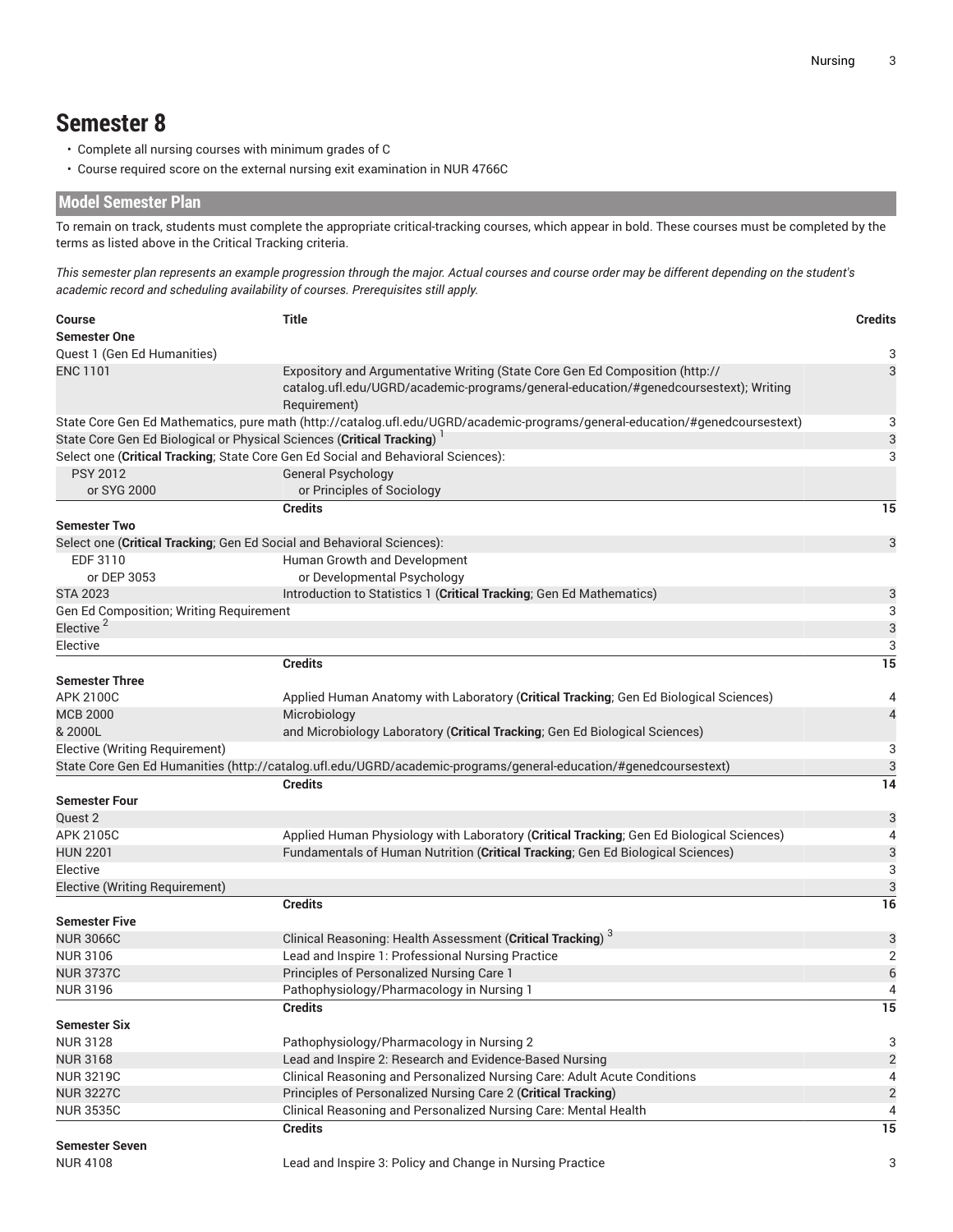|                       | <b>Total Credits</b>                                                                 | 120 |
|-----------------------|--------------------------------------------------------------------------------------|-----|
|                       | <b>Credits</b>                                                                       | 15  |
| <b>NUR 4815</b>       | <b>Professional Nursing Transformation</b>                                           |     |
|                       | Tracking) <sup>3</sup>                                                               |     |
| <b>NUR 4766C</b>      | Clinical Reasoning and Personalized Nursing Care: Adult Complex Conditions (Critical | 6   |
| <b>NUR 4636C</b>      | Clinical Reasoning and Personalized Nursing Care: Population Health                  |     |
| <b>NUR 4827</b>       | Lead and Inspire 4: Leadership and Innovation in Nursing Practice                    | 2   |
| <b>Semester Eight</b> |                                                                                      |     |
|                       | <b>Credits</b>                                                                       | 15  |
|                       | Tracking) $3$                                                                        |     |
| <b>NUR 4768C</b>      | Clinical Reasoning and Personalized Nursing Care: Adult Chronic Conditions (Critical | 6   |
| <b>NUR 4467C</b>      | Clinical Reasoning and Personalized Nursing Care: Women, Children and Families       | 6   |
|                       |                                                                                      |     |

1 BSC, CHM, or PHY prefix.

2 Students are also expected to complete the general education international (GE-N) and diversity (GE-D) requirements. This is often done concurrently with another general education requirement (typically, GE-C, H or S).

3 Requires External Nursing Skills Test exam score of 800 to pass the course.

#### **Academic Learning Compact**

The major in nursing prepares graduates as generalists to provide holistic care that addresses the healthcare needs of diverse individuals, families, communities and populations across the lifespan. Nursing practice is built on nursing knowledge, theory and research. Graduates will translate, integrate and apply knowledge that leads to improvements in patient outcomes.

# **Before Graduating Students Must**

- Achieve a passing grade of C or higher in all required courses.
- Pre-licensure student must achieve a score of 850 on the Health Education Systems Incorporated (HESI) RN Exit Examination.
- Complete requirements for the baccalaureate degree, as determined by faculty.

# **Students in the Major Will Learn to**

### **Student Learning Outcomes (SLOs)**

#### **Content**

- 1. Apply critical thinking to synthesize knowledge grounded in liberal education and nursing, in the practice of professional nursing in the global community.
- 2. Utilize knowledge of health care regulation to advocate for policy change to improve health care systems and professional nursing practice.
- 3. Utilize health promotion, health maintenance, and disease prevention strategies across settings to improve the health of diverse individuals and populations across the lifespan.

#### **Critical Thinking**

- 4. Integrate evidence-based findings in decision-making in the practice of professional nursing.
- 5. Appraise current evidence to evaluate health care safety and quality improvement initiatives for individuals and groups.
- 6. Analyze information from health care technology systems to apply evidence that will guide nursing practice.
- 7. Illustrate the importance of advocacy in the improvements in nursing practice and throughout the healthcare system.
- 8. Demonstrate professional competence and values reflective of professional nursing standards and mutual respect within a global society.

#### **Communication**

- 9. Collaborate with the healthcare team and clients to provide safe and cost effective high quality health care.
- 10. Demonstrate professional communication, collaboration and documentation with healthcare teams to support improvement in patient health outcomes.
- 11. Build therapeutic alliance with patients and families to provide personalized care.

### **Curriculum Map**

*I = Introduced; R = Reinforced; A = Assessed*

| <b>Courses</b>   | SLO <sub>1</sub> | SLO <sub>2</sub> | SLO <sub>3</sub> | SLO <sub>4</sub> | SLO 5 | SLO 6 | SLO7                                                                                                                                                                                                                                 | SLO 8 | SLO 9 | <b>SLO 10</b> | <b>SLO 11</b> |
|------------------|------------------|------------------|------------------|------------------|-------|-------|--------------------------------------------------------------------------------------------------------------------------------------------------------------------------------------------------------------------------------------|-------|-------|---------------|---------------|
| NUR 3106         |                  |                  |                  |                  |       |       | the contract of the contract of the contract of                                                                                                                                                                                      |       |       |               |               |
| <b>NUR 3066C</b> |                  |                  |                  |                  |       |       | $\blacksquare$ . The contract of the contract of the contract of the contract of the contract of the contract of the contract of the contract of the contract of the contract of the contract of the contract of the contract of the |       |       |               |               |